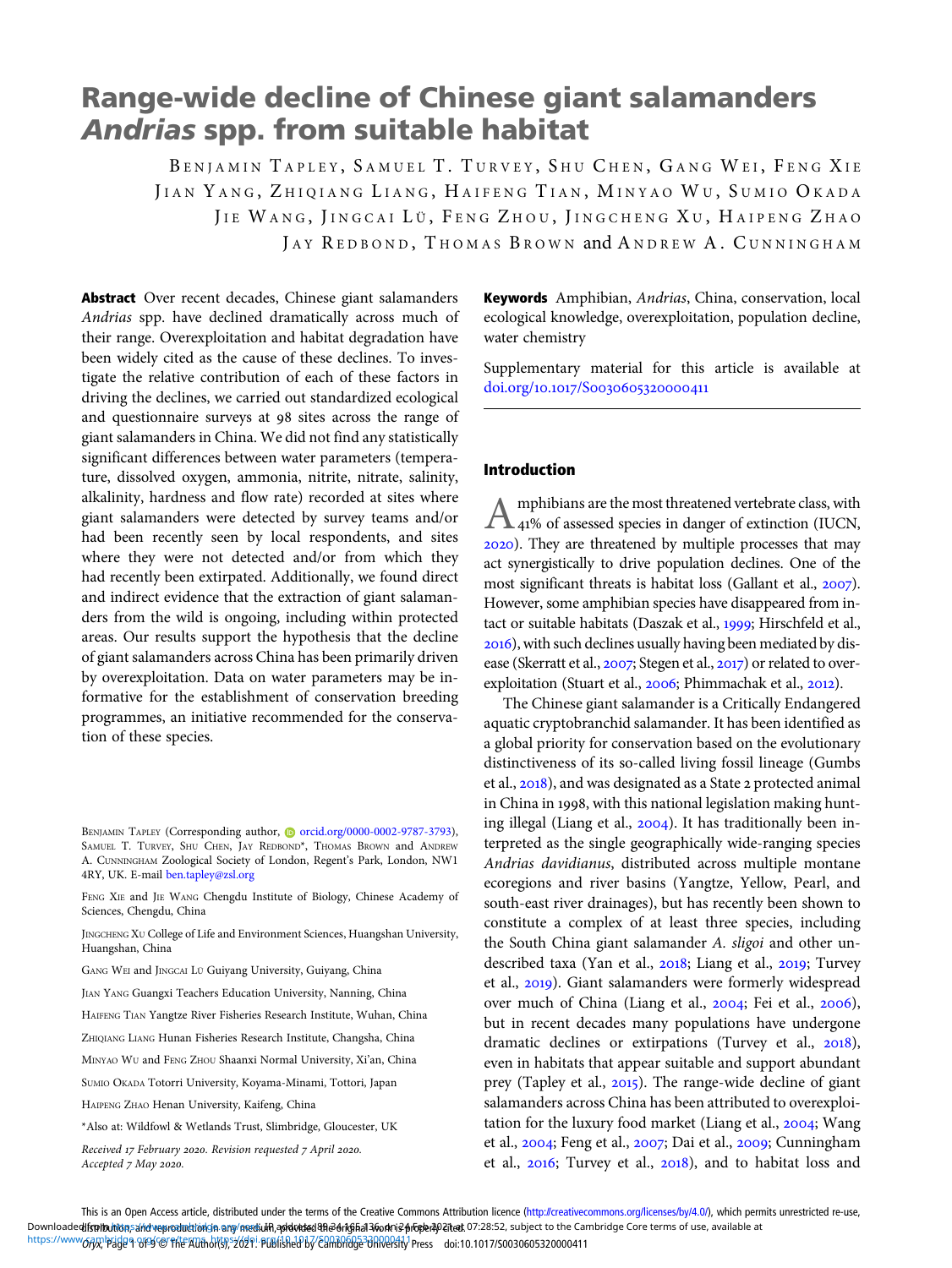degradation through anthropogenic modification of freshwater habitats, including through pollutant emissions and the alteration of flow regimes and water turbidity from damming (e.g. Liang et al.,  $2004$ ; Wang et al.,  $2004$ ; Dai et al., ). However, there has been no systematic attempt to determine the extent to which these two threat processes have each contributed to giant salamander declines in China. This limitation is compounded by a general lack of published data on the habitat requirements of giant salamanders in China, especially with regard to water parameters.

Using environmental data associated with historical locality records, Chen et al.  $(2018)$  developed a habitat suitability model for Chinese giant salamanders based on elevation, forest cover, mean annual temperature and mean annual precipitation, which was broadly congruent with the estimated IUCN range map for Andrias davidianus (Liang et al., 2004). Anecdotally, Chinese giant salamanders are thought to inhabit clear, cool, slow to swift flowing streams of pH  $6-7$  in steep-sided, well-vegetated valleys that have caves in rocky banks (Wang et al., 2004). Water parameters, such as dissolved oxygen, alkalinity and nitrate, are among the known predictors of cryptobranchid salamander distribution in the USA (Pugh et al., 2016). Siltation is known to cause the loss of specific cryptobranchid microhabitats by embedding boulders (under which these salamanders find refugia) in stream substrate (Fobes, 1995); turbidity could therefore be an additional predictor of suitable habitat for cryptobranchid salamanders (Quinn et al., 2013). Water temperature (Buckley & Jetz, 2007; Grant et al., 2014), pH (Freda & Dunson, 1986; Grant et al., 2014), ammonia concentration (Weyrauch & Grubb,  $2004$ ), and flow rate (Welsh & Olivier, ) are known to influence the distribution and/or survivorship of all life stages of other salamander species.

Robust understanding of the microhabitat requirements of Chinese giant salamanders and of the drivers of their decline in China is essential if appropriate conservation strategies are to be formulated and implemented. We therefore gathered a novel large-scale dataset during a multi-year field survey programme in China, obtaining data from both ecological surveys and community-based surveys of local ecological knowledge. Together, these multidisciplinary and independent data provide an important new baseline for understanding Chinese giant salamander microhabitat requirements, and for identifying the significance of habitat degradation and/or overexploitation as the primary drivers of population declines across their range.

## Methods

We randomly selected 50 Chinese counties containing historical giant salamander records (Fei et al., 2006), and 50 further counties from a sample of all counties lacking historical records that contained  $>$  50% predicted suitable



FIG. 1 Sites in China surveyed for Chinese giant salamanders Andrias spp., with sites where salamanders were detected and not detected, the opportunistic survey site where a giant salamander was detected, and sites where direct evidence of giant salamander exploitation was detected.

giant salamander habitat based on the habitat suitability model of Chen et al. (2018). These sites were distributed across Chinese provinces or equivalent administrative units (Fig. ; Supplementary Table ). We selected sites with intact natural habitat (i.e. fast-flowing mountain streams with riparian forest cover and rocky substrates) for surveys in all counties, with specific site selection for those most likely to be occupied by Chinese giant salamanders determined through discussion with local government fisheries offices or protected area managers. Logistical issues prevented survey work in three of the randomly selected counties, so only 97 of the 100 selected sites were surveyed. In addition, we opportunistically surveyed an additional site within Guangwushan-Nuoshuihe Geopark National Nature Reserve in Nanjiang County, Sichuan Province, which contained  $>$  50% predicted suitable habitat and had recent reports of giant salamanders.

Fieldwork was conducted during 2013-2016 by teams trained to undertake standardized field survey methodology (Tapley et al.,  $2017$ ), with surveys during May–October each year to coincide with inferred peak activity periods of Chinese giant salamanders (Okada et al., 2008). Ecological surveys covered a cumulative 1 km transect of suitable habitat at each site. At some sites, geographical barriers (e.g. waterfalls) prevented the completion of a continuous 1 km transect; in such cases, the survey team continued the survey beyond the obstruction until a cumulative transect of 1 km had been completed. Surveys included trapping (passive searching) using baited crab traps set for a 48-hour period (see Tapley et al.,  $2017$  for details), and active survey

Oryx, Page 2 of 9 © The Author(s), 2021. Published by Cambridge University Press doi:10.1017/S0030605320000411

[https://www.cambridge.org/core/terms.](https://www.cambridge.org/core/terms) <https://doi.org/10.1017/S0030605320000411> Downloaded from [https://www.cambridge.org/core.](https://www.cambridge.org/core) IP address: 89.34.165.136, on 24 Feb 2021 at 07:28:52, subject to the Cambridge Core terms of use, available at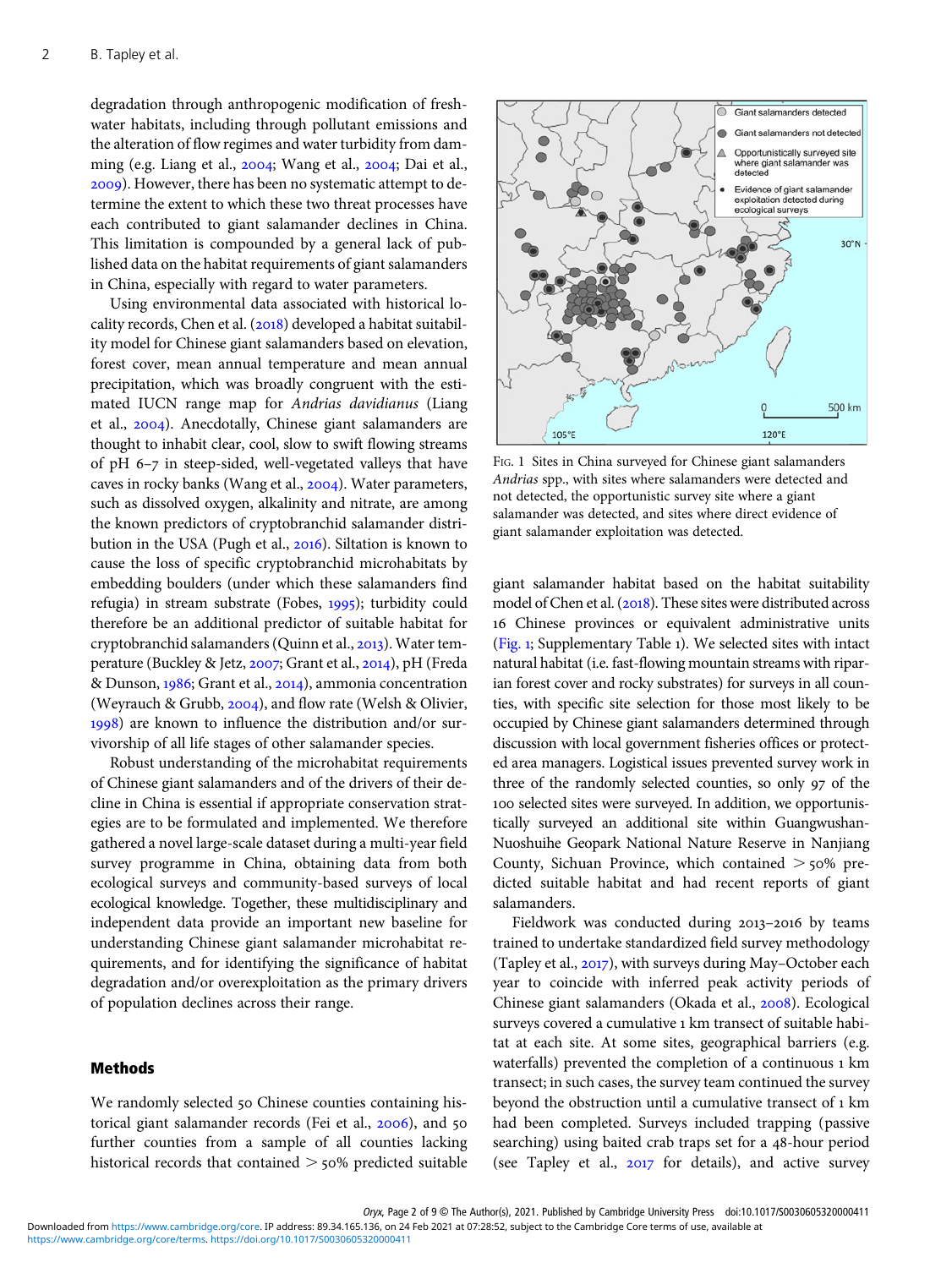techniques, including daytime and night-time snorkeling and rock turning. Cloacal and skin swabs were taken from giant salamanders (see Tapley et al., 2017 for details), and tested for chytrid infection (Batrachochytrium dendrobatidis) using molecular methods described by Boyle et al.  $(2004)$ , and for ranaviruses following Cunningham et al. (2016). During each ecological survey, physical evidence of giant salamander exploitation (e.g. bow hooks, traps, electrofishing) was also recorded if detected. Ecological surveys following our standardized methods (excluding the opportunistically surveyed Nanjiang County site) represented 2,675 person-days of passive searching and 50 cumulative person-days of active searching (Turvey et al., 2018).

We recorded environmental parameters at each site. Elevation and geographical coordinates were recorded using a GPS; water temperature, dissolved oxygen and salinity were measured using a Micro 800 Meter (Palintest, Gateshead, UK); pH was measured using a Micro 600 pH Meter (Palintest); and ammonia (the sum of ammonia and ammonium), nitrite, nitrate, alkalinity and dKH (carbonate hardness) were measured with aquarium test kits (Salifert, Duiven, The Netherlands). Flow rate was measured using a locally produced unbranded flow meter, and indirect measurements of turbidity were taken using a Secchi disc. Water parameters were recorded once at each site, at the start of the first daytime survey in the middle of the stream being surveyed. All parameters were recorded either in the stream (temperature, salinity, dissolved oxygen, flow rate, turbidity) or within 15 min for tests that required reagents (ammonia, nitrite, nitrate, alkalinity and hardness).

We also conducted standardized questionnaire-based interviews (Tapley et al.,  $2017$ ) at the 97 selected survey sites (but not at the opportunistically surveyed site in Nanjiang County), to collect local ecological knowledge on Chinese giant salamanders, including respondent sighting experience, last-sighting records and information on exploitation. All interviews were conducted in Chinese (either standard Mandarin Chinese or a local dialect), in communities situated within 1 km of the surveyed rivers. Full details of interview methods, including respondent selection and interview protocols, are given in Tapley et al.  $(2017)$ , Chen et al.  $(2018)$ and Turvey et al.  $(2018)$ .

As data were not normally distributed, we used two-tailed Mann–Whitney U tests, with Social Science Statistics (2020), to compare each of the recorded water parameter values between grouped sets of sites, as follows: (1) Sites where giant salamanders were directly detected during ecological surveys vs sites where salamanders were not detected. Because salamanders were detected in only four of the 97 randomly selected counties, data from the opportunistically surveyed site in Nanjiang County, where a giant salamander was detected, were also included in this analysis, to fulfil the minimum number of sites required for statistical analysis. This site was excluded from further analyses as it was not chosen by our standardized site selection method. (2) Sites where giant salamanders were detected during ecological surveys and/or where mean reported last-sighting date (based on lastsighting data from all respondents in each county) was within the previous 5 years vs sites where giant salamanders were not detected and where mean reported last-sighting date  $was > 5$  years ago.

We performed principal component analyses (PCA; Hammer et al., 2001) using varimax rotation for water parameters from three categories of sites: (1) where giant salamanders were detected directly during ecological surveys (including the opportunistically surveyed site in Nanjiang County); (2) where giant salamanders were not detected directly, but with mean last-sighting date within the previous 5 years; and (3) sites where giant salamanders were not detected directly, and with mean last-sighting date  $>$  5 years ago. We examined each variable that contributed moderately ( $> 0.50$ ) to factor loadings. We also performed PCAs using varimax rotation for water parameters from sites grouped by river basin (Yellow, Yangtze, Pearl, and southeast rivers), again examining each variable that contributed moderately ( $> 0.50$ ) to factor loadings.

#### Results

We recorded water parameters at all survey sites ([Table](#page-3-0) 1, Supplementary Table ). Shallow water depth at all sites precluded measurement of turbidity as the water was too clear for using a Secchi disc, and we suggest that turbidity meters are used for future studies. We detected 25 giant salaman-ders ([Plate](#page-3-0) 1a) in four of the 97 selected survey counties and at the opportunistically surveyed site in Nanjiang: Liannan (Guangdong), 17 individuals; Jiangkou (Guizhou), 1; Lüeyang (Shaanxi), 5; Zhouzhi (Shaanxi), 1; Nanjiang (Sichuan), 1. Of these, 20 were captured and were swabbed for the amphibian chytrid fungus Batrachochytrium dendrobatidis and for ranaviruses. We did not detect the presence of either pathogen in any sample. Five animals that were recorded in Liannan (Guangdong) were not accessible as they were deep within caves. Releases of farmed giant salamanders had occurred shortly beforehand at two sites where they were detected during ecological surveys (Liannan and Lüeyang), so a proportion or all of the giant salamanders detected at these two sites could have been released animals. There was no statistically significant difference between any of the water quality parameters at sites where giant salamanders were detected by survey teams and/or had been recently seen by local respondents, and sites where they were not detected and/or from which they had recently been extirpated [\(Table](#page-4-0) 2). Evidence of illegal giant salamander exploitation was found at 26 of the 97 survey sites (illegal traps at 10 sites; bow hooks at six sites; evidence of electrofishing at six sites; evidence of poison fishing at nine sites; evidence of

Oryx, Page 3 of 9 © The Author(s), 2021. Published by Cambridge University Press doi:10.1017/S0030605320000411

Downloaded from [https://www.cambridge.org/core.](https://www.cambridge.org/core) IP address: 89.34.165.136, on 24 Feb 2021 at 07:28:52, subject to the Cambridge Core terms of use, available at

[https://www.cambridge.org/core/terms.](https://www.cambridge.org/core/terms) <https://doi.org/10.1017/S0030605320000411>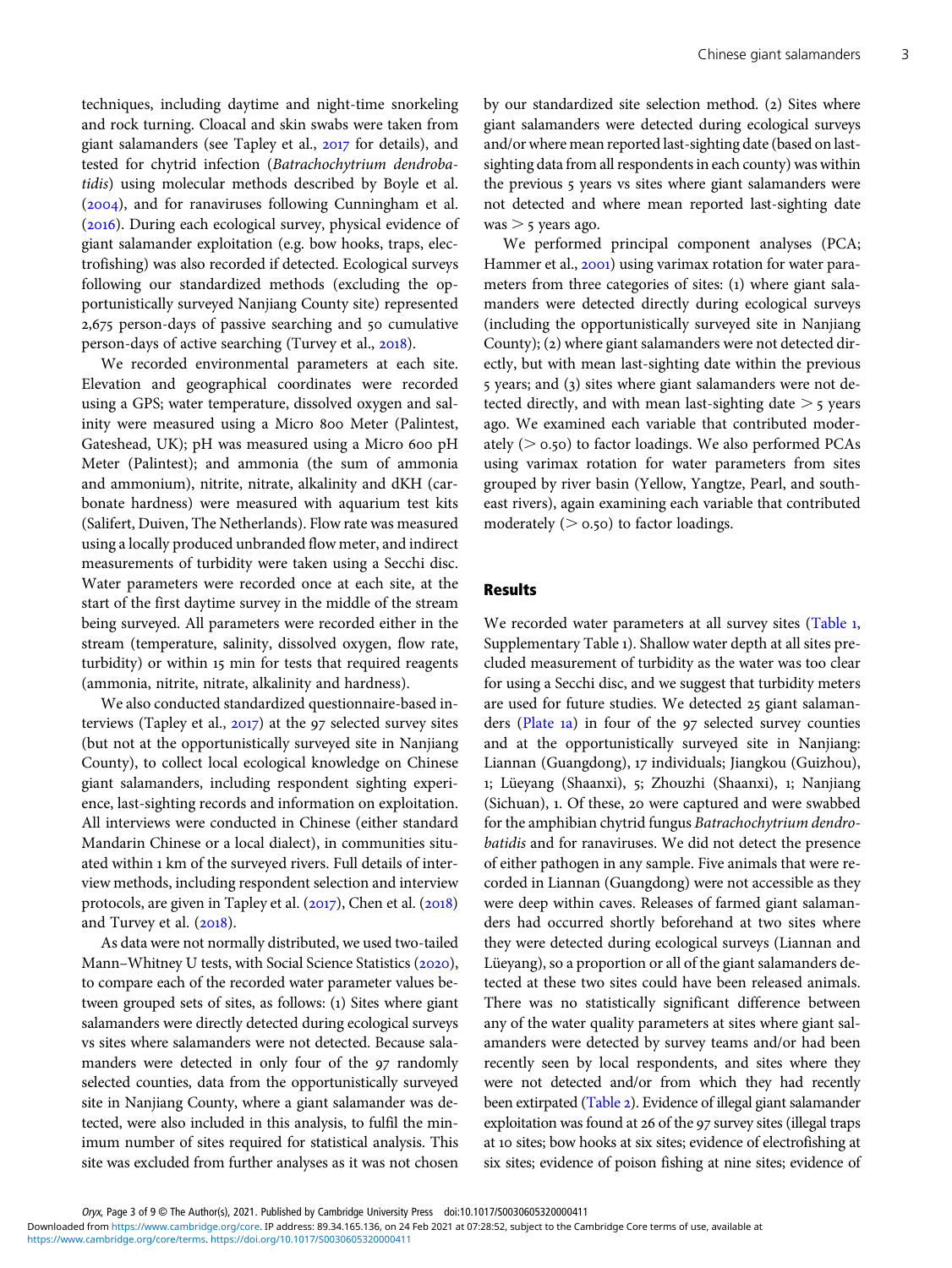|          | (i.e. during ecological surveys) and not directly detected (i.e. |                 | not encountered during ecological surveys). |                                                                                                                                                                 |  |            |            |           |
|----------|------------------------------------------------------------------|-----------------|---------------------------------------------|-----------------------------------------------------------------------------------------------------------------------------------------------------------------|--|------------|------------|-----------|
|          |                                                                  | Dissolved $O_2$ |                                             |                                                                                                                                                                 |  | Alkalinity |            | Flow rate |
| itatus   | Altitude (m) Water temp. (°C) (mg/l)                             |                 | Salinity (ppt) pH                           | Ammonia (ppm) Nitrite (ppm) Nitrate (ppm) (mg/l)                                                                                                                |  |            | <b>dKH</b> | m/sec)    |
|          | Directly 923 (716-1,076) 18.7 (14.2-20.9) 8.04 (7.50-8.68)       |                 |                                             | $0.03(0.00-0.09)$ $7.53(6.46-7.94)$ $0.49(0.00-2.00)$ $0.15(0.00-2.00)$ $0.49(0.00-2.00)$ $0.88(0.10-1.36)$ $2.83(0.3-3.8)$ $0.54(0.09-0.09)$ $0.09(0.09-0.09)$ |  |            |            |           |
| detected |                                                                  |                 |                                             |                                                                                                                                                                 |  |            |            |           |
| detected | Not directly 671 (111-2,205) 20.1 (11.1-29.8) 7.77 (4.78-11.66)  |                 |                                             | $0.10(0.07-0.62)$ 7.69 (4.69-9.80) $0.125(0.00-0.25)$ $0.24(0.0-2.0)$ $2.2(0.0-7.5)$ $1.26(0.00-5.30)$ $3.68(0.0-14.8)$ $0.49(0.00-2.28)$                       |  |            |            |           |
|          |                                                                  |                 |                                             |                                                                                                                                                                 |  |            |            |           |

TABLE 1 Mean (and range) of environmental and water parameters collected at 98 sites surveyed for giant salamanders Andrias spp. in China, where the species were directly detected

ABLE 1 Mean (and range) of environmental and water parameters collected at 98 sites surveyed for giant salamanders Andrias spp. in China, where the species were directly detected



PLATE 1 (a) Wild giant salamander Andrias sp. detected in Shaanxi Province, and (b) bow hooks used for poaching giant salamanders, discovered within a protected area in Guizhou Province.

multiple illegal activities at some sites), including within protected areas (Plate 1b).

A total of 2,842 people were interviewed (Supplementary Table ). Mean reported giant salamander last-sighting dates fell within the previous  $\frac{1}{2}$  years in only six of the  $\frac{1}{2}$  counties, and did not include any of the counties in which we detected giant salamanders. Ongoing hunting by respondents was directly reported across 14 of the 16 surveyed provinces or equivalent administrative areas (Anhui, Chongqing, Fujian, Gansu, Guangdong, Guangxi, Guizhou, Hubei, Hunan, Jiangxi, Shaanxi, Sichuan, Yunnan, Zhejiang). At least one respondent in 45 of the 97 counties admitted to hunting giant salamanders (205/2,842, 7.2%). Furthermore, 936/2,842 respondents  $(32.9%)$  thought that overharvesting (either by local people or by outsiders specifically hunting salamanders) was a problem for wild giant salamander populations, with  $806/2, 842$  (28.4%) stating that it was the top threat to wild populations, and with hunting by outsiders considered by respondents to be the primary threat to giant salamanders in three of the surveyed counties.

Between-group PCAs of water parameters across sites grouped by different giant salamander detection histories ([Table](#page-4-0)  $_3$ ) revealed that most of the variance (57.61%) was

Oryx, Page 4 of 9 © The Author(s), 2021. Published by Cambridge University Press doi:10.1017/S0030605320000411

Downloaded from [https://www.cambridge.org/core.](https://www.cambridge.org/core) IP address: 89.34.165.136, on 24 Feb 2021 at 07:28:52, subject to the Cambridge Core terms of use, available at

<span id="page-3-0"></span>4 B. Tapley et al.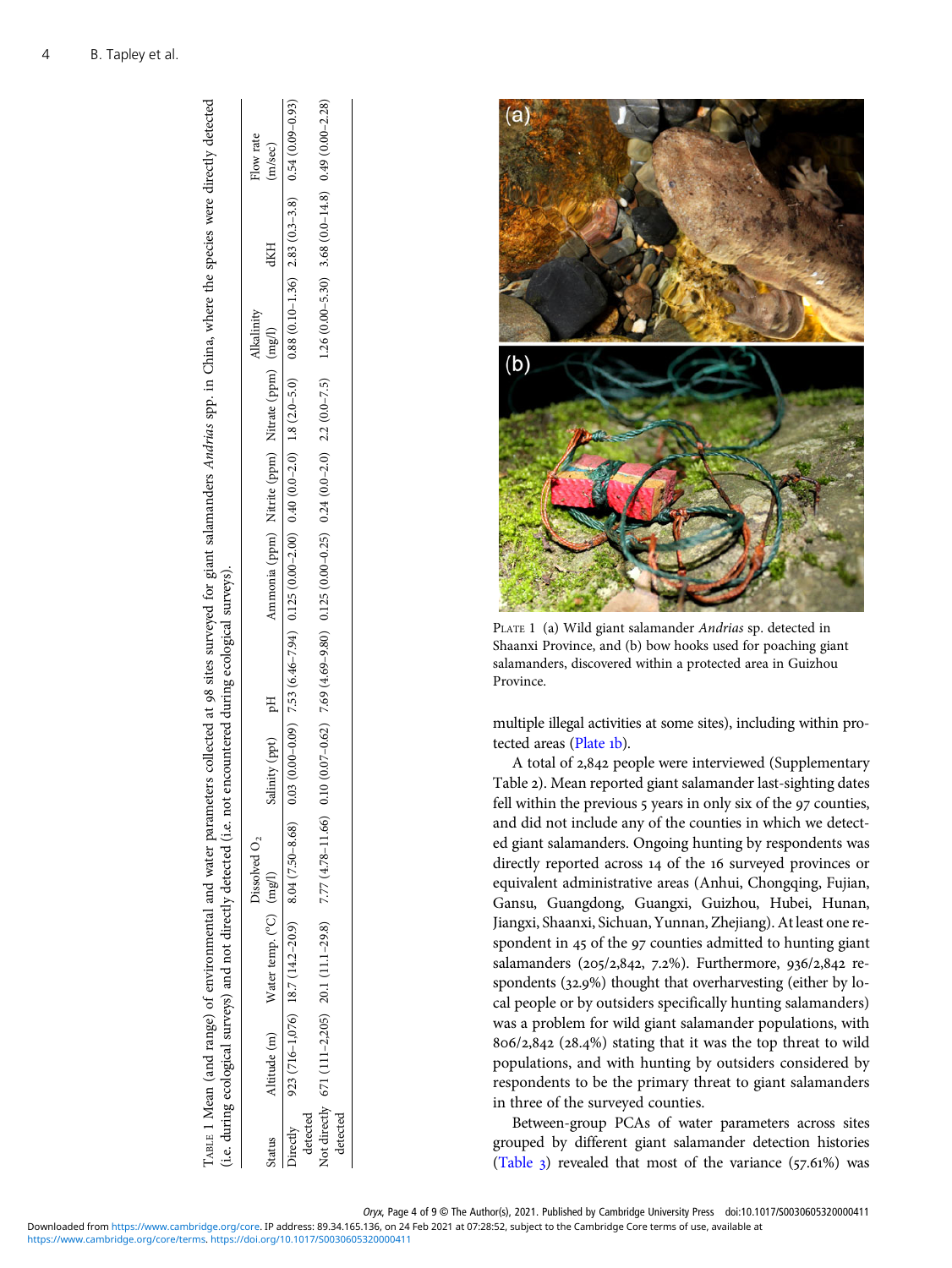<span id="page-4-0"></span>TABLE 2 Results of two-tailed Mann−Whitney U tests comparing recorded water parameter values between grouped sets of sites: () sites where giant salamanders were directly detected during surveys ys sites where salamanders were not detected; and (2) sites where giant salamanders were detected during surveys and/or where mean reported last-sighting date was within the previous 5 years vs sites where giant salamanders were not detected and where mean reported last-sighting date was  $>$  5 years ago.

| Site grouping  | Parameter                | U     | $\boldsymbol{z}$ | P     |
|----------------|--------------------------|-------|------------------|-------|
| $\mathbf{1}$   | Temperature              | 173.5 | 0.945            | 0.347 |
|                | Dissolved O <sub>2</sub> | 183.5 | $-0.783$         | 0.435 |
|                | Salinity                 | 135.5 | 1.558            | 0.119 |
|                | pH                       | 206.5 | 0.412            | 0.682 |
|                | Ammonia                  | 232.5 | 0.008            | 0.992 |
|                | Nitrite                  | 215.0 | 0.274            | 0.787 |
|                | Nitrate                  | 185.5 | $-0.751$         | 0.453 |
|                | Alkalinity               | 197.0 | 0.565            | 0.569 |
|                | dKH                      | 190.0 | 0.678            | 0.497 |
|                | Flow rate                | 201.0 | $-0.465$         | 0.646 |
| $\mathfrak{D}$ | Temperature              | 392.5 | 0.498            | 0.617 |
|                | Dissolved $O2$           | 430.0 | 0.053            | 0.960 |
|                | Salinity                 | 298.5 | 1.613            | 0.107 |
|                | pH                       | 337.0 | 1.157            | 0.246 |
|                | Ammonia                  | 435.0 | 0.006            | 0.992 |
|                | Nitrite                  | 400.5 | $-0.403$         | 0.689 |
|                | Nitrate                  | 377.0 | $-0.682$         | 0.497 |
|                | Alkalinity               | 319.5 | 1.364            | 0.174 |
|                | dKH                      | 313.5 | 1.436            | 0.150 |
|                | Flow rate                | 349.5 | $-0.960$         | 0.337 |

explained by PC1 (eigenvalue =  $1.67$ ), which had a strong loading for nitrate. PC2 had strong factor loadings for temperature, and explained 22.51% of the variance (eigenvalue =  $0.65$ ). PC3 had strong factor loadings for dKH, and explained 19.88% of the variance (eigenvalue =  $0.58$ ). Sites where giant salamanders had recently been detected did not cluster separately from sites where they had not recently been detected [\(Fig.](#page-5-0) 2a).

PCA of water parameters across sites grouped by river basin [\(Table](#page-5-0) 4) revealed that most of the variance  $(87.62\%)$ was explained by PC1 (eigenvalue =  $177.38$ ), which had a strong loading for nitrate. PC2 had a strong loading for temperature, but explained just  $6.63\%$  of the variance (eigenvalue =  $13.42$ ). Different river basins did not form separate clusters [\(Fig.](#page-5-0) 2b), although only a small number of samples were collected from the Yellow River basin.

#### **Discussion**

Our multi-year survey effort to detect Chinese giant salamanders provides a new baseline both for assessing the current status of giant salamander populations across China (Turvey et al., 2018), and also for identifying the likely drivers of their decline, knowledge of which is essential to

TABLE 3 Rotated factor loadings of principal component analysis of water parameters between sites grouped into three categories: () sites where giant salamanders were detected directly during surveys; (2) sites where giant salamanders were not detected directly, but with mean last-sighting date within the previous 5 years; and (3) sites where giant salamanders were not detected directly, and with mean last-sighting date  $>$  5 years ago. Factor loadings  $>$  0.50 are highlighted in bold.

| Parameter      | PC <sub>1</sub> | PC <sub>2</sub> | PC <sub>3</sub> |
|----------------|-----------------|-----------------|-----------------|
| Temperature    | 0.268320        | $-0.792800$     | $-0.010920$     |
| Dissolved $O2$ | 0.012662        | 0.388930        | 0.218570        |
| Salinity       | 0.018403        | $-0.010620$     | 0.030002        |
| pH             | 0.053618        | 0.152400        | 0.588620        |
| Ammonia        | 0.001699        | 0.000554        | 0.000690        |
| Nitrite        | 0.001480        | 0.182130        | 0.073542        |
| <b>Nitrate</b> | 0.731140        | $-0.024350$     | 0.470670        |
| Alkalinity     | 0.190040        | 0.102240        | $-0.207320$     |
| dKH            | 0.587320        | 0.295780        | $-0.577950$     |
| Flow rate      | $-0.094860$     | $-0.255260$     | $-0.028040$     |

inform effective conservation management interventions. To investigate possible drivers of giant salamander decline, we explored associations between environmental factors and indicators of potential species presence across our survey sites. These indicators comprised both direct detection of Chinese giant salamanders and metrics of their possible presence based on sighting histories reported by local respondents, and local knowledge of exploitation. We chose to assess a range of indicators of giant salamander presence, to minimize the effect of potential error (either commission or omission error) in any specific signal. In addition, mean reported last-sighting date is more robust to error associated with factors such as misidentification or poor recall by nontrained respondents, compared to metrics that are more dependent upon single sighting accounts (cf. Hermoso et al., 2013; Turvey et al., 2015).

We found no significant differences in any of the water quality parameters that we tested between sites with no recent signal of giant salamanders, and those with either a direct signal (our detection) or a recent indirect signal (local respondent reports). Our PCA analyses are congruent with these findings, as sites where giant salamanders were detected either directly or indirectly do not cluster separately from other sites. This lack of any statistical differences suggests that water quality is still suitable for giant salamanders at the survey sites where the species was not detected. This conclusion is supported by the fact that we encountered diverse amphibian species assemblages, often including other aquatic salamanders, at most survey sites, which typically included amphibian genera known to be primarily associated with large intact forest patches and/or clear streams (e.g. Leptobrachium, Megophrys; Dring, 1979; Malkmus et al.,  $2002$ ; Bickford et al.,  $2010$ ) or that are threatened by water

Oryx, Page 5 of 9 © The Author(s), 2021. Published by Cambridge University Press doi:10.1017/S0030605320000411

Downloaded from [https://www.cambridge.org/core.](https://www.cambridge.org/core) IP address: 89.34.165.136, on 24 Feb 2021 at 07:28:52, subject to the Cambridge Core terms of use, available at

[https://www.cambridge.org/core/terms.](https://www.cambridge.org/core/terms) <https://doi.org/10.1017/S0030605320000411>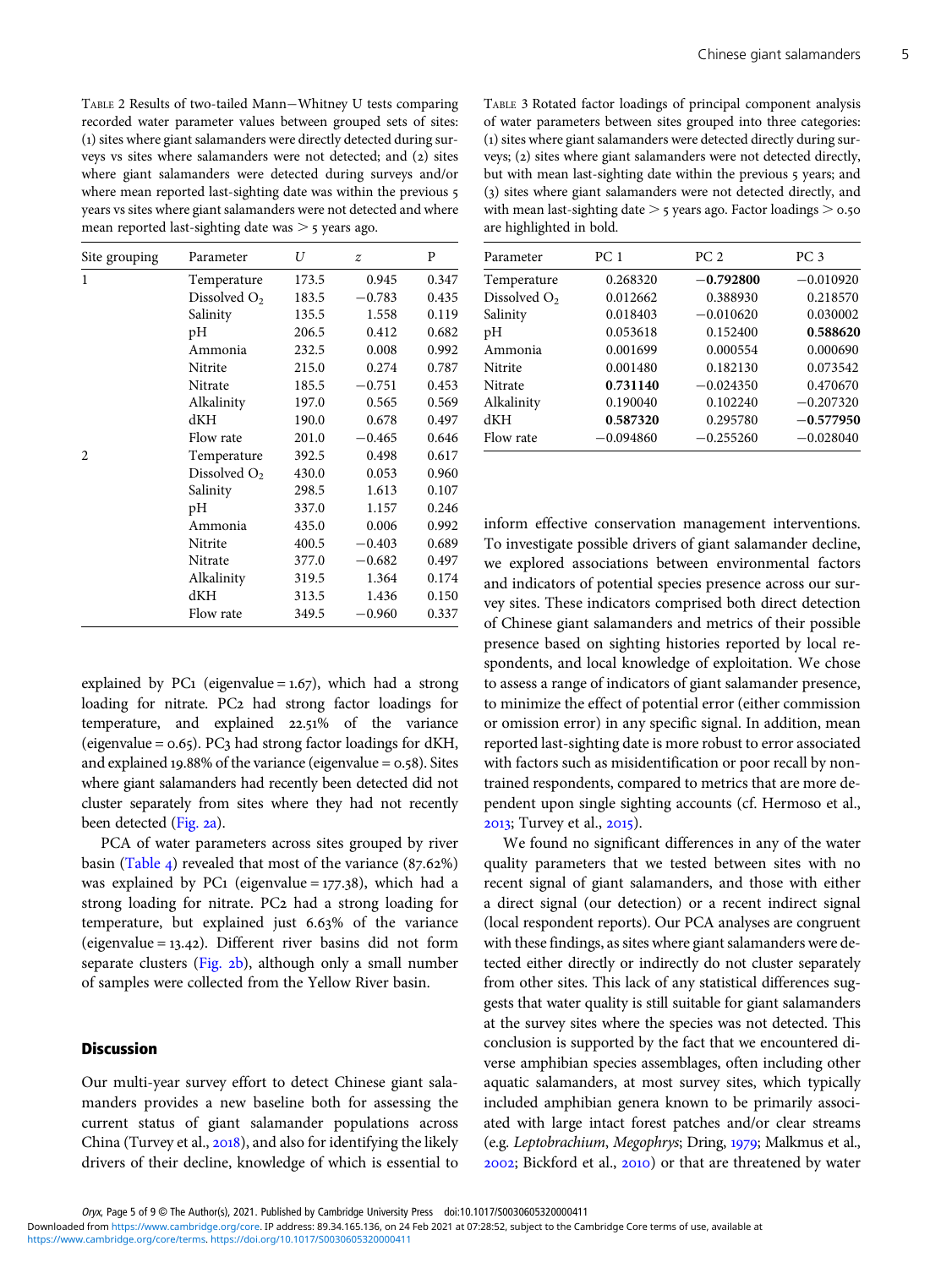<span id="page-5-0"></span>

FIG. 2 Scatterplots of first and second principal components from principal component analyses of water parameters between sites, grouped by (a) giant salamander detection history, and (b) river basin. Shaded areas are the smallest convex polygons that enclose all the points in each grouped data set.

pollution (e.g. Batrachuperus, Paramesotriton; Fei & Ye, 2004; Gu et al., 2004; Zhao & Yuan, 2004).

Some freshwater landscapes with historical records of Chinese giant salamanders, including the type locality for Andrias davidianus in Zhongba, Sichuan, are now heavily degraded as a result of industrial, agricultural and other anthropogenic activities, and are unable to support giant salamander populations (Dai et al., 2009). Habitat suitability modelling based on available environmental parameters, however, suggests that considerable suitable habitat for giant salamanders still exists across China (Chen et al., ). Our analyses of water quality parameters at a large number of sites containing such apparently suitable habitat

TABLE 4 Rotated factor loadings of principal component analysis of water parameters from sites grouped by river basin (Yangtze, Yellow, Pearl, and south-east rivers). Factor loadings  $> 0.50$  are highlighted in bold.

|                | PC <sub>1</sub> | PC <sub>2</sub> | PC <sub>3</sub> |
|----------------|-----------------|-----------------|-----------------|
| Temperature    | $-0.626430$     | 0.203710        | 0.704200        |
| Dissolved $O2$ | 0.029247        | 0.031494        | $-0.204530$     |
| Salinity       | 0.014405        | 0.014093        | 0.019000        |
| pH             | 0.074968        | 0.006203        | 0.040411        |
| Ammonia        | 0.001651        | 0.006861        | 0.025306        |
| Nitrite        | $-0.011740$     | 0.044073        | 0.149210        |
| Nitrate        | 0.160870        | 0.972960        | $-0.139530$     |
| Alkalinity     | 0.254010        | $-0.038540$     | 0.182090        |
| dKH            | 0.714360        | $-0.029020$     | 0.588490        |
| Flow rate      | $-0.006710$     | $-0.079450$     | $-0.196040$     |

did not reveal any environmental differences between sites with and without giant salamanders, further validating the habitat suitability model developed by Chen et al.  $(2018)$ . Because of the ambitious scale of this study, water samples were collected only once at each site, and our surveys were undertaken during May–October over a 3-year period. Both temperature and nitrate accounted for much of the variance between sites in some of the PCA analyses. Temperature and nitrate are likely to vary between seasons, with nitrate increasing after periods of heavy rainfall (e.g. Zhu et al., ). We recommend that future assessment of water quality should analyse multiple water samples, with data collected at the same time of year across survey sites if possible.

Habitat loss and degradation remains a threat to giant salamander populations across China, and we did not investigate water pollutants such as heavy metals, phosphates or persistent organic pollutants, which are likely to affect giant salamanders and other amphibians (Dai et al., 2009). However, the results of our large-scale multi-year survey suggest that habitat loss is not the main driver of giant salamander population decline in China. Principal component analysis of water parameters between river basins demonstrates a high degree of similarity and there was overlap in principal components 1 and 2. Our results support the hypothesis that illegal overexploitation is an important driver of giant salamander decline in areas where suitable habitat remains. A substantial proportion of local respondents reported that hunting was a major threat to giant salamanders, and at least one respondent from each of nearly half of the

Oryx, Page 6 of 9 © The Author(s), 2021. Published by Cambridge University Press doi:10.1017/S0030605320000411

Downloaded from [https://www.cambridge.org/core.](https://www.cambridge.org/core) IP address: 89.34.165.136, on 24 Feb 2021 at 07:28:52, subject to the Cambridge Core terms of use, available at

[https://www.cambridge.org/core/terms.](https://www.cambridge.org/core/terms) <https://doi.org/10.1017/S0030605320000411>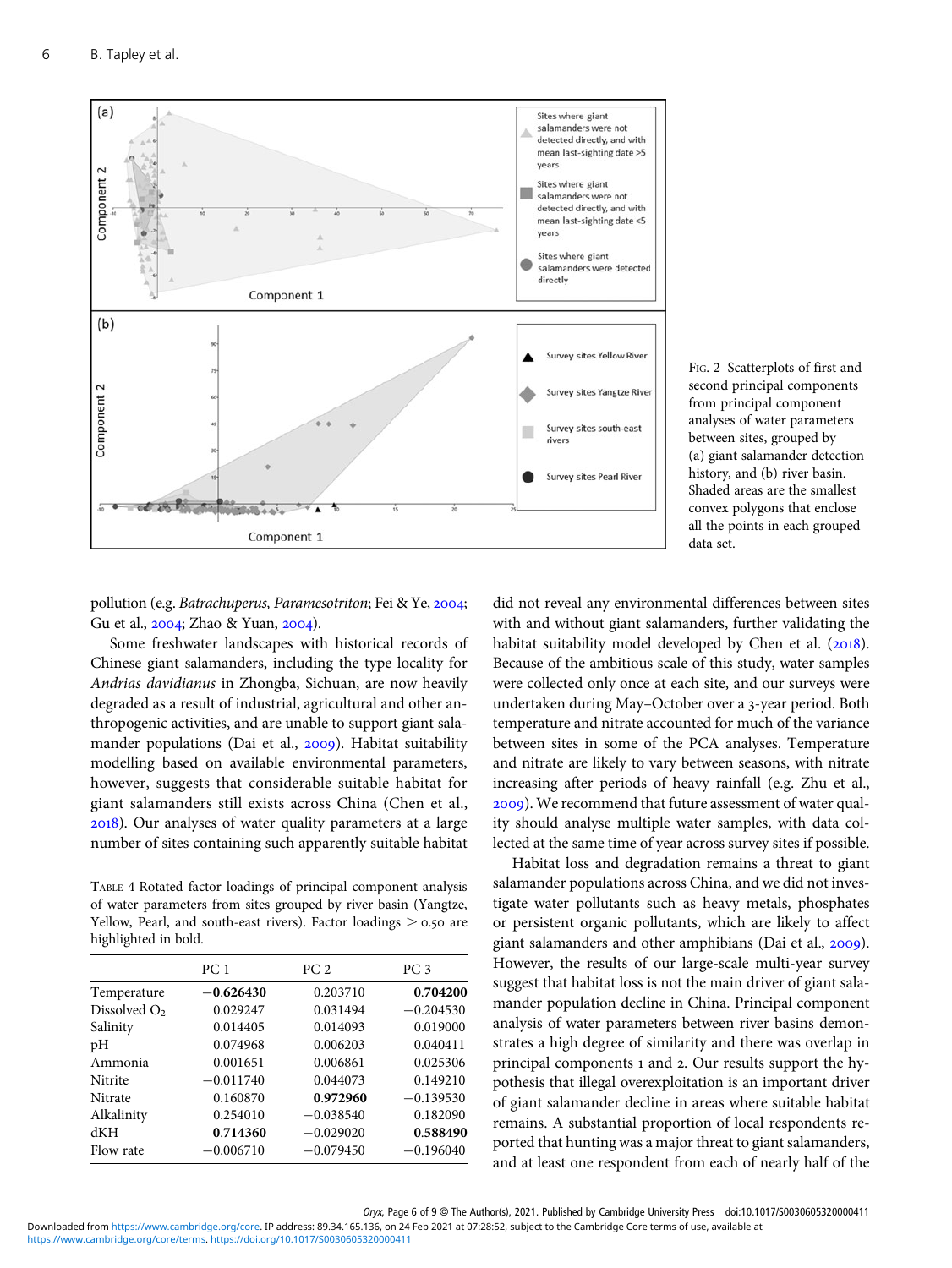survey sites reported hunting the species, with these figures likely to be underestimates of true hunting levels as a result of the sensitive and illegal nature of this activity. Even if respondents did not hunt giant salamanders themselves, they often reported that other people from outside their community hunted salamanders locally. The prevalence of illegal overexploitation is further demonstrated by direct evidence of ongoing poaching of giant salamanders observed by field teams at over a quarter of our survey sites. Although observed illegal fishing activities could also be targeting other aquatic species, the methods deployed are non-species specific and could result in capture, death or injury of giant salamanders.

The Chinese giant salamander complex comprises at least three species, including the recently described South China giant salamander A. sligoi (Yan et al., 2018; Liang et al., 2019; Turvey et al., 2019). The ecological survey methods deployed in this study have been successfully used to detect other cryptobranchid salamander species in both Japan and the USA (Browne et al., 2011), and therefore it is unlikely that the existence of multiple giant salamander species across our survey region confounds our results, or that different giant salamander species differ in their susceptibility to hunting. Speciation of Andrias in China was associated with uplift of the Qinghai–Tibet Plateau and geographical isolation of populations in different montane ecoregions rather than with niche differentiation (Turvey et al., 2019), and giant salamanders are likely to be generalist species with respect to their macrohabitat and microhabitat requirements. Hybrids between Chinese giant salamanders and Japanese giant salamanders (Andrias japonicus) are now invasive in parts of Japan (Fukumoto et al., 2015), and wide-scale intentional releases of giant salamanders across China has resulted in genetic homogenization of some local populations (Yan et al., 2018).

Other possible factors could also have driven the observed range-wide decline of Chinese giant salamanders. Disease is known to cause significant mortality on giant salamander farms in China (Geng et al., 2011; Meng et al., 2014) and effluent from farms is discharged into river systems without treatment across the range of Chinese giant salamanders (Cunningham et al., 2016). Furthermore, the widespread practice of releasing farmed salamanders into rivers across China is not informed by pathogen screening (Cunningham et al.,  $2016$ ), and pathogen pollution could constitute a potential risk to wild populations. We were unable to quantify the potential impact of the farming industry on the health of wild populations, but the presence of diverse amphibian species communities, including other salamander species, at most of our survey sites further indicates that disease is not likely to be a primary driver of wild giant salamander population declines.

Our investigation of environmental parameters associated with giant salamander presence and absence in China provides a new evidence-base to guide conservation planning for this Critically Endangered species complex of the largest amphibians. It appears likely that giant salamander populations have been largely extirpated across our surveyed sites by poaching rather than habitat degradation. This highlights the pressing need for existing protective legislation prohibiting the hunting of giant salamanders to be better implemented and more strictly enforced, together with strict habitat protection, if Chinese giant salamanders are to persist in the wild.

Our increased knowledge of the environmental conditions under which giant salamanders occur is invaluable for informing ex situ conservation breeding programmes, which have been suggested as a necessary component of the conservation strategy for Chinese giant salamanders (Turvey et al.,  $2018$ ,  $2019$ ). A robust understanding of the environmental requirements of the target species is a prerequisite for the establishment of captive breeding programmes (Michaels et al.,  $2014$ ). To our knowledge, there are no existing Chinese giant salamander captive breeding programmes that can produce offspring suitable for subsequent release into the wild. Although Chinese giant salamanders have been bred to several generations on commercial breeding farms, the often unknown provenance of founding stock, presence of multiple pathogens, and often suboptimal biosecurity makes farms inappropriate for conservation breeding (Cunningham et al., 2016). Our water parameter data should therefore be used to inform the development of husbandry protocols and water quality management for Chinese giant salamander conservation breeding programmes in dedicated conservation breeding facilities in China. These data have already been used successfully for the management of an ex situ population of Andrias davidianus at the Zoological Society of London. We hope that stakeholders and decision makers in China will act upon our findings and will strengthen both in situ and ex situ conservation actions for giant salamanders while there is still time to save these remarkable species.

Acknowledgements We thank all of the field assistants for participating in surveys. Funding was provided by the Darwin Initiative (Project No. 19-003), the National Natural Science Foundation of China (31360144), Ocean Park Conservation Foundation Hong Kong, and the Zoological Society of London's EDGE of Existence programme.

Author contributions Study design, data collection, writing; BT, STT, AAC; coordination of field activities, study design, data collection: SC; study design, data collection: SO, JR, GW, FX, MW, JC; data collection: JY, ZL, HT, JW, JL, FZ, HZ, JX, TB.

#### Conflicts of interest None.

Ethical standards This study adhered to the code of ethics developed and endorsed by the British Sociological Foundation. All methods, including a biosecurity protocol to prevent the spread of pathogens between sites, were approved by the Zoological Society of London's Ethics Committee and comply with the Oryx guidelines on ethical standards.

Oryx, Page 7 of 9 © The Author(s), 2021. Published by Cambridge University Press doi:10.1017/S0030605320000411 [https://www.cambridge.org/core/terms.](https://www.cambridge.org/core/terms) <https://doi.org/10.1017/S0030605320000411> Downloaded from [https://www.cambridge.org/core.](https://www.cambridge.org/core) IP address: 89.34.165.136, on 24 Feb 2021 at 07:28:52, subject to the Cambridge Core terms of use, available at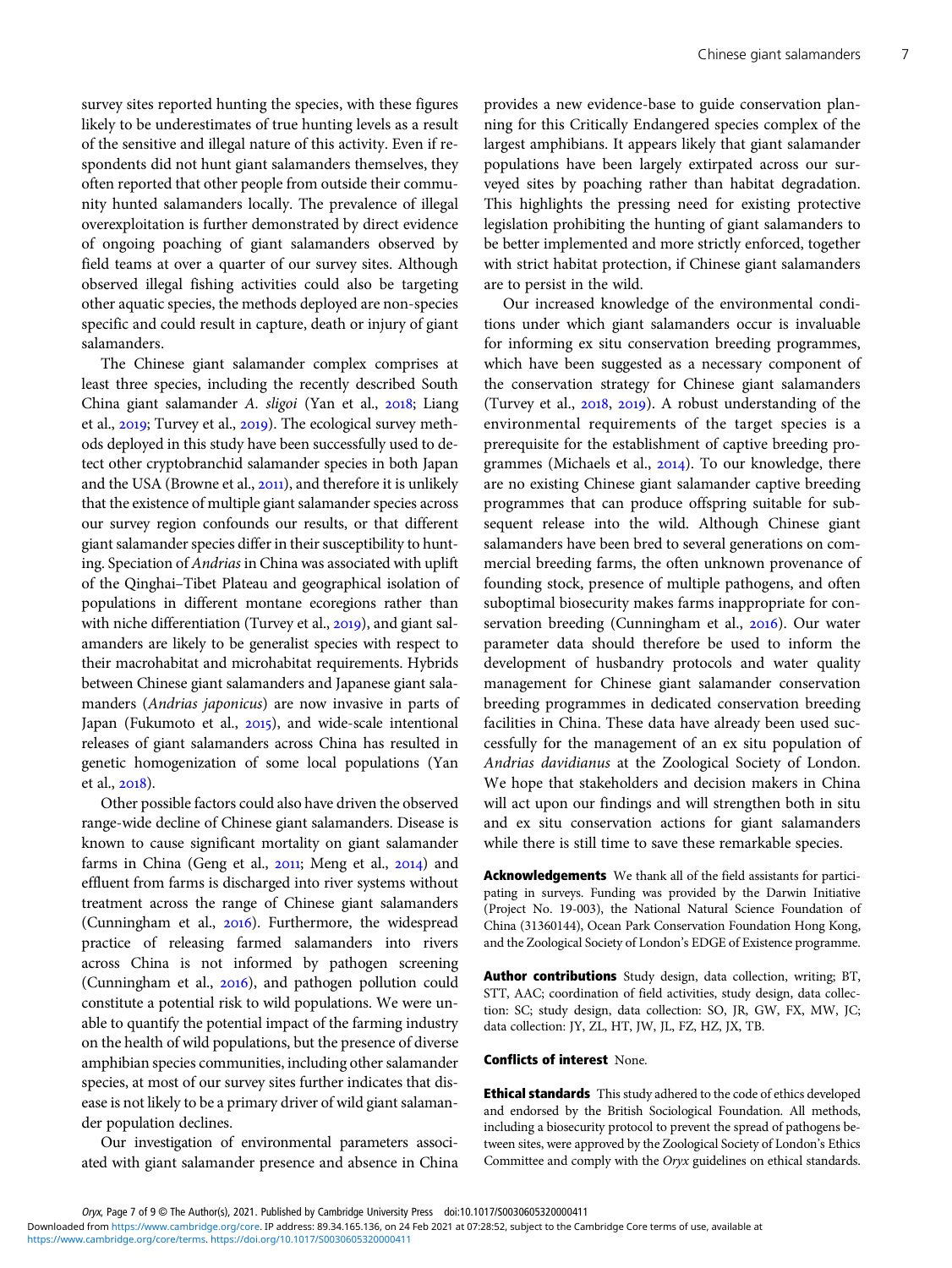# <span id="page-7-0"></span>References

BICKFORD, D., NG, T.H., QIE, L., KUDAVIDANAGE, E.P. & BRADSHAW, C.J. (2010) Forest fragment and breeding habitat characteristics explain frog diversity and abundance in Singapore. Biotropica,  $42, 119 - 125.$ 

BOYLE, D.G., BOYLE, D.B., OLSEN, V., MORGAN, J.A.T. & HYATT, A.D. (2004) Rapid quantitative detection of chytridiomycosis (Batrachochytrium dendrobatidis) in amphibian samples using real-time Taqman PCR assay. Diseases of Aquatic Organisms,  $60, 141 - 148.$ 

BROWNE, R.K., LI, H., MCGINNITY, D., OKADA, S., WANG, Z., BODINOF, C.M. et al. (2011) Survey techniques for giant salamanders and other aquatic Caudata. Amphibian  $\mathfrak{G}$  Reptile Conservation, 5, 1-16.

BUCKLEY, L.B. & JETZ, W. (2007) Environmental and historical constraints on global patterns of amphibian richness. Proceedings of the Royal Society of London B: Biological Sciences, 274, 1167-1173.

CHEN, S., CUNNINGHAM, A.A., WEI, G., YANG, J., LIANG, Z., WANG, J. et al. (2018) Determining threatened species distributions in the face of limited data: spatial conservation prioritization for the Chinese giant salamander (Andrias davidianus). Ecology and Evolution, 8, 3098-3108.

CUNNINGHAM, A.A., TURVEY, S.T., ZHOU, F., MEREDITH, H.M., GUAN, W., LIU, X. et al. (2016) Development of the Chinese giant salamander Andrias davidianus farming industry in Shaanxi Province, China: conservation threats and opportunities.  $Orrx$ , 50, 265-273.

DAI, Q., WANG, Y. & LIANG, G. (2009) Conservation Status of Chinese Giant Salamander (Andrias davidianus). Chinese Academy of Sciences, Chengdu, China.

DASZAK, P., BERGER, L., CUNNINGHAM, A.A., HYATT, A.D., GREEN, D.E. & SPEARE, R. (1999) Emerging infectious diseases and amphibian population declines. Emerging Infectious Diseases,  $5,735-748.$ 

DRING, J.C.M. (1979) Amphibians and reptiles from northern Trengganu, Malaysia, with descriptions of two new geckos, Cnemaspis and Cyrtodactylus. Bulletin of the British Museum (Natural History) Zoology,  $34, 181-241$ .

FEI, L., HU, S., YE, S. & HUANG, Y. (2006) Fauna Sinica (Amphibia I). Science Press, Beijing, China.

FEI, L. & YE, C. (2004) Batrachuperus pinchonii. In The IUCN Red List of Threatened Species 2004: e.T59085A11868223. [dx.doi.org/](dx.doi.org/10.2305/IUCN.UK.2004.RLTS.T59085A11868223.en)10.2305/ [IUCN.UK.](dx.doi.org/10.2305/IUCN.UK.2004.RLTS.T59085A11868223.en)2004.RLTS.T59085A11868223.en [accessed 19 February  $2019$ 

FENG, X., LAU, M.W.N., STUART, S.N., CHANSON, J.S., COX, N.A. & FISHMAN, L. (2007) Conservation needs of amphibians in China: a review. Science in China, Series X, Life Sciences, 50, 265-276.

FOBES, T.M. (1995) Habitat analysis of the Ozark hellbender, Cryptobranchus alleganiensis bishopi, in Missouri. MSc thesis, Southwest Missouri State University, Springfield, USA.

FREDA, J. & DUNSON, W.A. (1986) Effects of low pH and other chemical variables on the local distribution of amphibians. Copeia, 1986, 454-466.

FUKUMOTO, S., USHIMARU, A. & MINAMOTO, T. (2015) A basin-scale application of environmental DNA assessment for rare endemic species and closely related exotic species in rivers: a case study of giant salamanders in Japan. Journal of Applied Ecology, 52, 358-365.

GALLANT, A.L., KLAVER, R.W., CASPER, G.S. & LANNOO, M.J. (2007) Global rates of habitat loss and implications for amphibian conservation. Copeia, 2007, 967-979.

GENG, Y., WANG, K.Y., ZHOU, Z.Y., LI, C.W., WANG, J., HE, M. et al. (2011) First report of a ranavirus associated with morbidity and

mortality in farmed Chinese giant salamanders (Andrias davidianus). Journal of Comparative Pathology, 145, 95-102.

GRANT, E.H.C., WIEWEL, A.N. & RICE, K.C. (2014) Stream-water temperature limits occupancy of salamanders in mid-Atlantic protected areas. Journal of Herpetology, 48, 45-50.

GU, H., GENG, B. & YUAN, Z. (2004) Paramesotriton chinensis. In The IUCN Red List of Threatened Species 2004: e.T59457A11945154. dx.doi.org/10.2305[/IUCN.UK.](http://dx.doi.org/10.2305/IUCN.UK.2004.RLTS.T59457A11945154.en)2004.RLTS.T59457A11945154.en [accessed 19 February 2019].

GUMBS, R., GRAY, C.L., WEARN, O.R. & OWEN, N.R. (2018) Tetrapods on the EDGE: overcoming data limitations to identify phylogenetic conservation priorities. PLOS ONE, 13, e0194680.

HAMMER, Ø., HARPER, D.A.T. & RYAN, P.D. (2001) PAST: paleontological statistics software package for education and data analysis. Palaeontologia Electronica, 4, 1-9.

HERMOSO, V., KENNARD, M.J. & LINKE, S. (2013) Data acquisition for conservation assessments: is the effort worth it? PLOS ONE, 8, e59662.

HIRSCHFELD, M., BLACKBURN, D.C., DOHERTY-BONE, T.M., GONWOUO, L.N., GHOSE, S. & RÖDEL, M.O. (2016) Dramatic declines of montane frogs in a Central African biodiversity hotspot. PLOS ONE, 11, e0155129.

IUCN (2020) Red List of Threatened Species. Version 2019-3. [iucnredlist.org](http://www.iucnredlist.org) [accessed 7 January 2020].

LIANG, G., GENG, B. & ZHAO, E. (2004) Andrias davidianus. In The IUCN Red List of Threatened Species Species 2004: e.T1272A3375181. dx.doi.org/10.2305[/IUCN.UK.](dx.doi.org/10.2305/IUCN.UK.2004.RLTS.T1272A3375181.en)2004.RLTS.T1272A3375181.en [accessed 19 February 2019].

LIANG, Z.Q., CHEN, W.T., WANG, D.Q., ZHANG, S.H., WANG, C.R., HE, S.P. et al. (2019) Phylogeographic patterns and conservation implications of the Endangered Chinese giant salamander. Ecology and Evolution, 9, 3879-3890.

MALKMUS, R., MANTHEY, U., VOGEL, G., HOFFMANN, P. & KOSUCH, J. (2002) Amphibians and Reptiles of Mount Kinabalu (North Borneo). A.R.G. Gantner Verlag, Ruggell, Lichtenstein.

MENG, Y., MA, J., JIANG, N., ZENG, L.B. & XIAO, H.B. (2014) Pathological and microbiological findings from mortality of the Chinese giant salamander (Andrias davidianus). Archives of Virology, 159, 1403-1412.

MICHAELS, C.J., GINI, B.F. & PREZIOSI, R.F. (2014) The importance of natural history and species-specific approaches in amphibian ex-situ conservation. The Herpetological Journal, 24, 135-145.

OKADA, S., UTSUNOMIYA, T., OKADA, T., FELIX, Z.I. & ITO, F. (2008) Characteristics of Japanese giant salamander (Andrias japonicus) populations in two small tributary streams in Hiroshima Prefecture, western Honshu, Japan. Herpetological Conservation and Biology,  $3, 192 - 202.$ 

PHIMMACHAK, S., STUART, B.L. & SIVONGXAY, N. (2012) Distribution, natural history, and conservation of the Lao newt Laotriton laoensis (Caudata: Salamandridae). Journal of Herpetology, 46, 120-128.

PUGH, M.W., HUTCHINS, M., MADRITCH, M., SIEFFERMAN, L. & GANGLOFF, M.M. (2016) Land-use and local physical and chemical habitat parameters predict site occupancy by hellbender salamanders. Hydrobiologia, 770, 105-116.

QUINN, S.A., GIBBS, J.P., HALL, M.H. & PETOKAS, P.J. (2013) Multiscale factors influencing distribution of the eastern hellbender salamander (Cryptobranchus alleganiensis alleganiensis) in the northern segment of its range. Journal of Herpetology, 47, 78-84.

SKERRATT, L.F., BERGER, L., SPEARE, R., CASHINS, S., MCDONALD, K.R., PHILLOTT, A.D. et al. (2007) Spread of chytridiomycosis has caused the rapid global decline and extinction of frogs.  $EcoHealth, 4, 125-134.$ 

SOCIAL SCIENCE STATISTICS (2018) [socscistatistics.com](http://www.socscistatistics.com) [accessed 10 December 2018].

Oryx, Page 8 of 9 © The Author(s), 2021. Published by Cambridge University Press doi:10.1017/S0030605320000411 Downloaded from [https://www.cambridge.org/core.](https://www.cambridge.org/core) IP address: 89.34.165.136, on 24 Feb 2021 at 07:28:52, subject to the Cambridge Core terms of use, available at